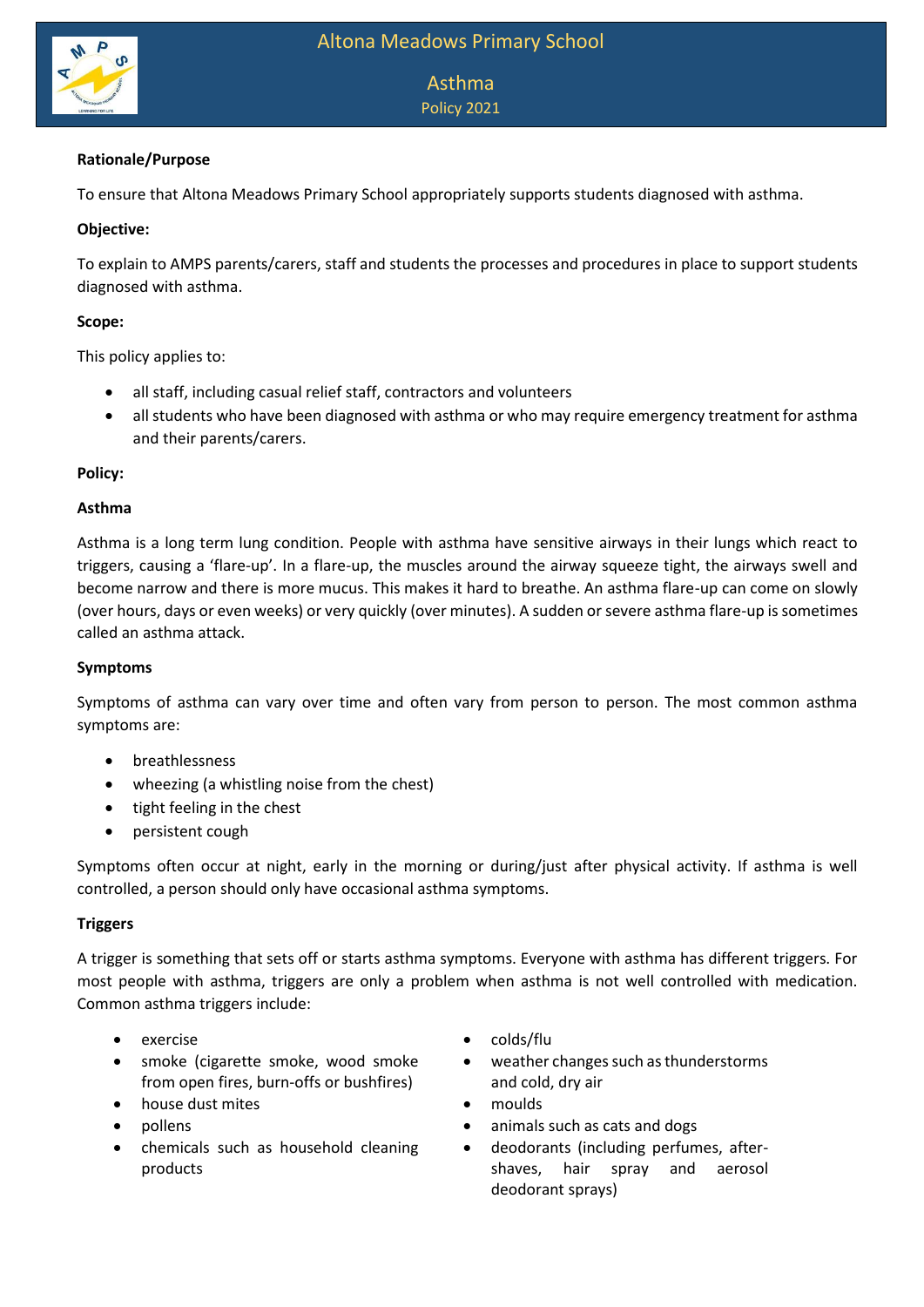- - food chemicals/additives **come contained to certain medications** (including aspirin and anti-inflammatories)
- laughter or emotions, such as stress

## **Asthma management**

If a student diagnosed with asthma enrols at AMPS:

- 1. Parents/carers must provide the school with an Asthma Action Plan which has been completed by the student's medical practitioner. The plan must outline:
	- the prescribed medication taken by the student and when it is to be administered, for example as a pre-medication to exercise or on a regular basis
	- emergency contact details
	- the contact details of the student's medical practitioner
	- the student's known triggers
	- the emergency procedures to be taken in the event of an asthma flare-up or attack.
- 2. Parents/carers should also provide a photo of the student to be included as part of the student's Asthma Action Plan.
- 3. Altona Meadows Primary School will keep all Asthma Action Plans in our first aid room
- 4. School staff may also work with parents/carers to develop a Student Health Support Plan which will include details on:
	- how the school will provide support for the student
	- identify specific strategies
	- allocate staff to assist the student
- 5. If a student diagnosed with asthma is going to attend a school camp or excursion, AMPS parents/carers are required to provide any updated medical information.
- 6. If a student's asthma condition or treatment requirements change, parent/carers must notify the school and provide an updated Asthma Action Plan.
- 7. School staff will work with parents/carers to review Asthma Action Plans (and Student Health Support Plans) once a year

## **Student asthma kit**

All students diagnosed with asthma are required to have a student asthma kit at school which contains:

- their own prescribed reliever medication labelled with the student's name
- their spacer (if they use one)

## Student asthma kits will be stored **in first aid**

## **Asthma emergency response plan**

If a student is:

- having an asthma attack
- difficulty breathing for an unknown cause, even if they are not known to have asthma

School staff will endeavour to follow the Asthma First Aid procedures outlined in the table below. School staff may contact Triple Zero "000" at any time.

| <b>Step</b> | <b>Action</b>                                                                                                    |  |  |
|-------------|------------------------------------------------------------------------------------------------------------------|--|--|
|             | Sit the person upright                                                                                           |  |  |
|             | Be calm and reassuring<br>$\bullet$                                                                              |  |  |
|             | Do not leave them alone<br>$\bullet$                                                                             |  |  |
|             | Seek assistance from another staff member or reliable student to locate the student's reliever, the<br>$\bullet$ |  |  |
|             | Asthma Emergency Kit and the student's Asthma Action Plan (if available).                                        |  |  |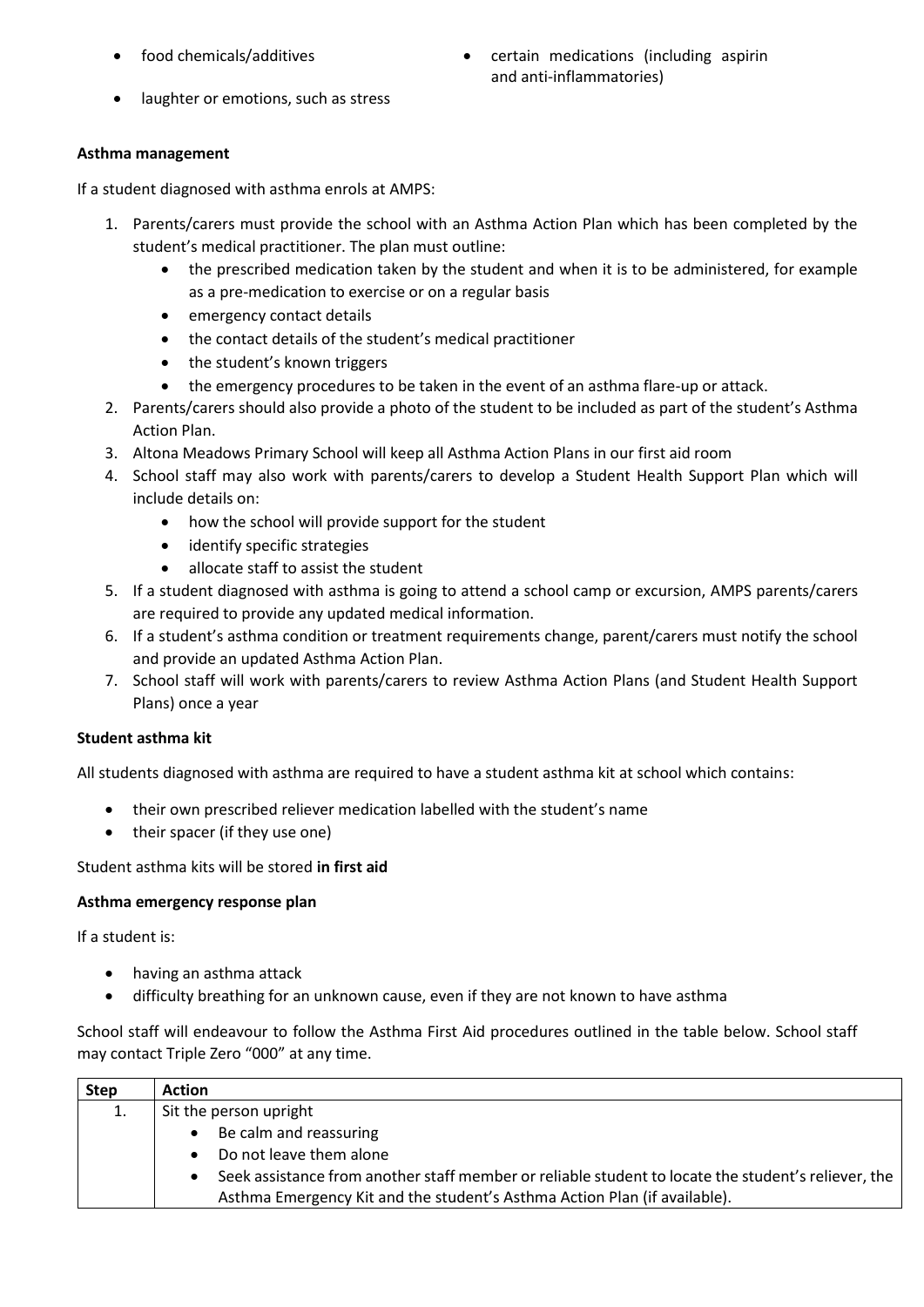|    | If the student's action plan is not immediately available, use the Asthma First Aid as described in<br>$\bullet$ |  |  |  |  |
|----|------------------------------------------------------------------------------------------------------------------|--|--|--|--|
|    | Steps 2 to 5.                                                                                                    |  |  |  |  |
| 2. | Give 4 separate puffs of blue or blue/grey reliever puffer:                                                      |  |  |  |  |
|    | Shake the puffer<br>$\bullet$                                                                                    |  |  |  |  |
|    | Use a spacer if you have one                                                                                     |  |  |  |  |
|    | Put 1 puff into the spacer                                                                                       |  |  |  |  |
|    | Take 4 breaths from the spacer                                                                                   |  |  |  |  |
|    | Remember - Shake, 1 puff, 4 breaths                                                                              |  |  |  |  |
| 3. | Wait 4 minutes                                                                                                   |  |  |  |  |
|    | If there is no improvement, give 4 more separate puffs of blue/grey reliever as above                            |  |  |  |  |
|    | (or give 1 more dose of Bricanyl or Symbiocort inhaler)                                                          |  |  |  |  |
| 4. | If there is still no improvement call Triple Zero "000" and ask for an ambulance.                                |  |  |  |  |
|    | Tell the operator the student is having an asthma attack                                                         |  |  |  |  |
|    | Keep giving 4 separate puffs every 4 minutes until emergency assistance arrives                                  |  |  |  |  |
|    | (or 1 dose of Bricanyl or Symbicort every 4 minutes - up to 3 doses of Symbicort)                                |  |  |  |  |
| 5. | If asthma is relieved after administering Asthma First Aid, stop the treatment and observe the student.          |  |  |  |  |
|    | Notify the student's emergency contact person and record the incident                                            |  |  |  |  |

Staff will call Triple Zero "000" immediately if:

- the person is not breathing
- if the person's asthma suddenly becomes worse or is not improving
- if the person is having an asthma attack and a reliever is not available
- if they are not sure if it is asthma
- if the person is known to have anaphylaxis

# **Training for staff**

AMPS will arrange the following asthma management training for staff:

| <b>Staff</b>                               | <b>Completed by</b>                                                                                                                                                                                                              | Course                                                                                                                                                                                   | Provider                                                      | Cost                                               | <b>Valid for</b> |
|--------------------------------------------|----------------------------------------------------------------------------------------------------------------------------------------------------------------------------------------------------------------------------------|------------------------------------------------------------------------------------------------------------------------------------------------------------------------------------------|---------------------------------------------------------------|----------------------------------------------------|------------------|
| Group 1<br>General<br><b>Staff</b>         | School staff with a direct<br>teaching<br>role<br>with<br>students<br>affected<br>by<br>asthma or other school<br>directed by the<br>staff<br>principal after conducting<br>a risk assessment.                                   | Asthma first aid<br>management for<br>education staff<br>(non-accredited)<br>One hour face-to-<br>face or online<br>training.                                                            | Asthma Australia                                              | Free to all<br>schools                             | 3 years          |
| Group 2<br><b>Specific</b><br><b>Staff</b> | Staff working with high<br>risk children with a<br>history of severe asthma,<br>or with direct student<br>wellbeing responsibility,<br>(including nurses,<br>PE/sport teachers, first<br>aid and school staff<br>attending camp) | Course in<br>Management of<br>Asthma Risks and<br>Emergencies in<br>the Workplace<br>22282VIC<br>(accredited)<br><b>OR</b><br>Course in<br>Emergency<br>Asthma<br>Management<br>10392NAT | Any RTO that has<br>this course in their<br>scope of practice | Paid by Altona<br><b>Meadows</b><br>Primary School | 3 years          |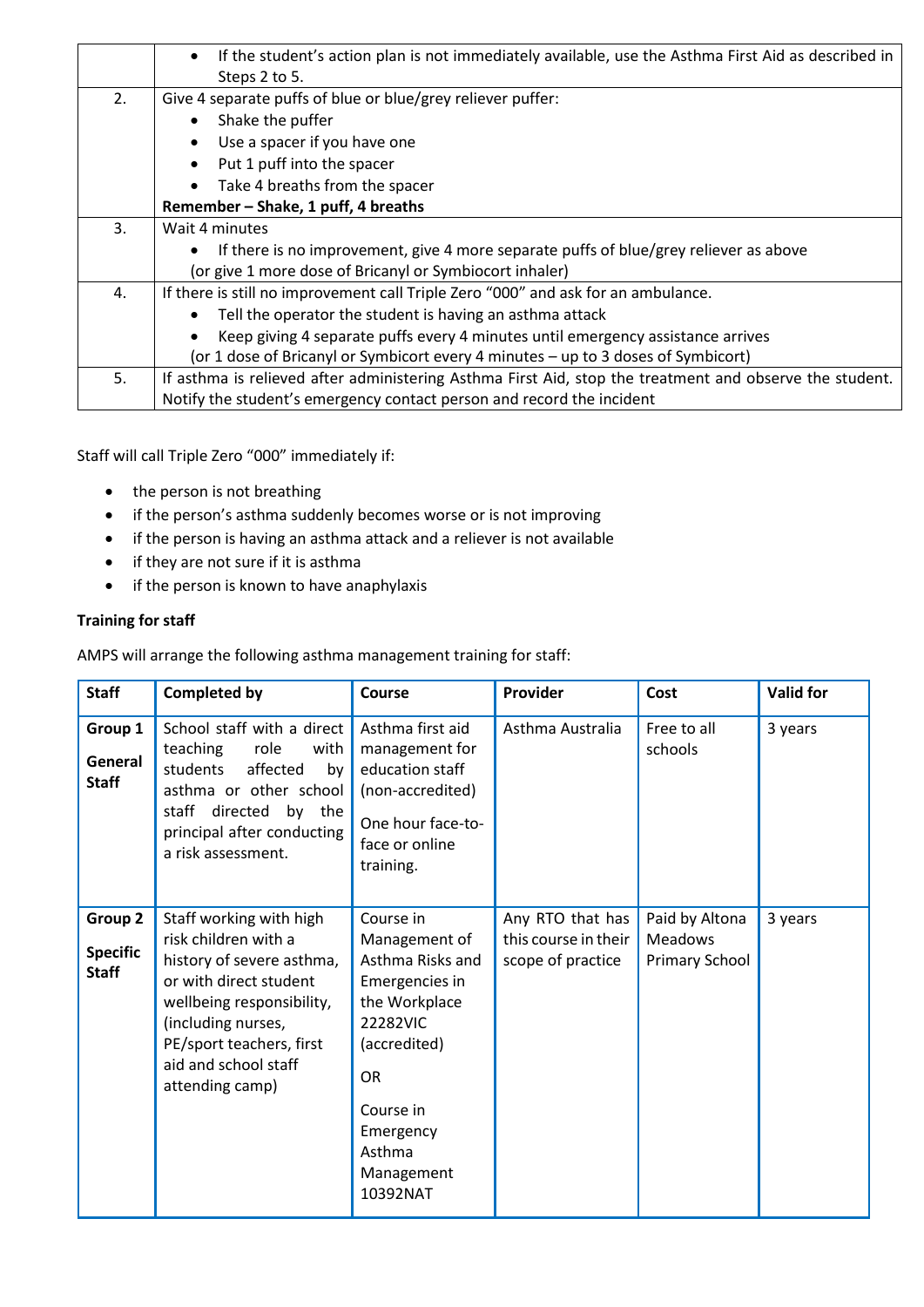|--|

AMPS will also conduct an annual briefing for staff on:

- the procedures outlined in this policy
- the causes, symptoms and treatment of asthma
- identities of the students diagnosed with asthma
- how to use a puffer and spacer
- the location of:
	- o the Asthma Emergency Kits
	- o asthma medication which has been provided by parents for student use.

AMPS will also provide this policy to casual relief staff and volunteers who will be working with students, and may also provide a briefing if the principal decides it is necessary depending on the nature of the work being performed.

#### **Asthma Emergency Kit**

AMPS will provide and maintain at least two Asthma Emergency Kits. One kit will be kept on school premises at First Aid and one will be a mobile kit for activities such as:

- yard duty
- camps and excursions.

The Asthma Emergency Kit will contain:

- at least 1 blue or blue/grey reliever medication such as Airomir, Admol or Ventolin
- at least 2 spacer devices (for single person use only) to assist with effective inhalation of the blue or blue/grey reliever medication (AMPS will ensure spare spacers are available as replacements). Spacers will be stored in a dust proof container.
- clear written instructions on Asthma First Aid, including:
	- o how to use the medication and spacer devices
	- o steps to be taken in treating an asthma attack
- A record sheet/log for recording the details of an asthma first aid incident, such as the number of puffs administered

AMPS First Aid officer will monitor and maintain the Asthma Emergency Kits. They will:

- ensure all contents are maintained and replaced where necessary
- regularly check the expiry date on the canisters of the blue or blue/grey reliever puffers and place them if they have expired or a low on doses
- replace spacers in the Kits after each use (spacers are single-person use only)
- dispose of any previously used spaces.

The blue or blue/grey reliever medication in the Asthma Emergency Kits may be used by more than one student as long as they are used with a spacer. If the devices come into contact with someone's mouth, they will not be used again and will be replaced.

After each use of a blue or blue/grey reliever (with a spacer):

- remove the metal canister from the puffer (do not wash the canister)
- wash the plastic casing
- rinse the mouthpiece through the top and bottom under running water for at least 30 seconds
- wash the mouthpiece cover
- air dry then reassemble
- test the puffer to make sure no water remains in it, then return to the Asthma Emergency Kit.